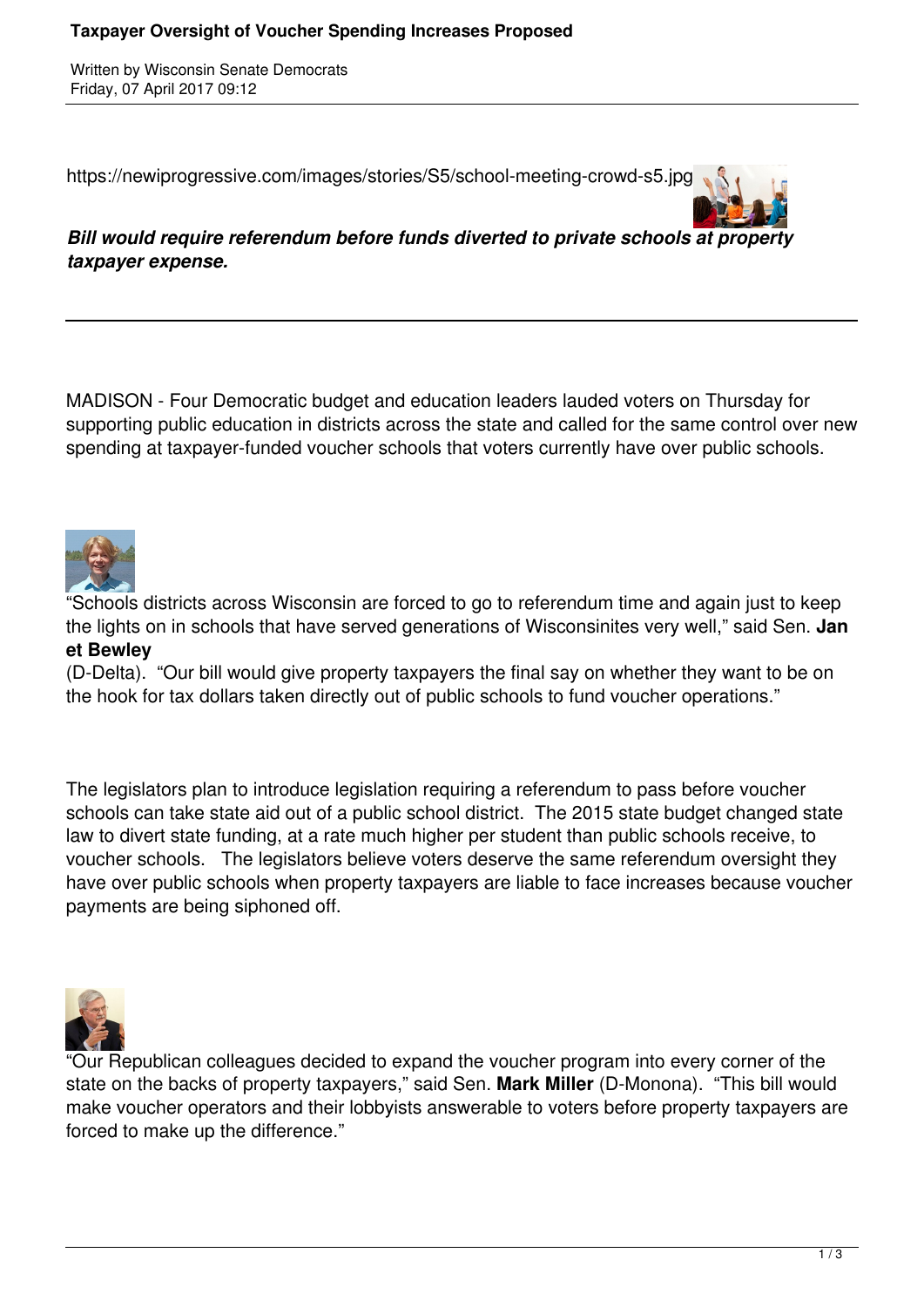## **Taxpayer Oversight of Voucher Spending Increases Proposed**

Written by Wisconsin Senate Democrats Friday, 07 April 2017 09:12

Under Gov. Walker's proposed state budget, school districts would lose \$7700-\$8400 per student in general state aid to voucher schools by 2019. The legislators noted figures from the Legislative Fiscal Bureau showing that public school students receive only \$6700 on average, meaning voucher schools are taking more out of public schools per student than state aid puts in.



"As state legislators we are responsible for state funding of public education. When we pointed out that voucher schools were receiving much more from the state per student than our public schools, voucher supporters were quick to shift attention to property taxes," said Rep. **Sondy Pope**

(D-Mount Horeb). "Public schools have made the case to property taxpayers in referendum after referendum and the voucher industry should be able to do the same."

Additional figures from the Legislative Fiscal Bureau show that districts are losing \$25.5 million to voucher schools this year alone.



"Under the last budget, Republicans changed state law to require that local property taxpayers now have to pay for private school tuition. In addition, three out of four of these private school students were already enrolled in private school before property taxpayers started picking up the tab," said Rep. **Gordon Hintz** (D-Oshkosh). "Public school districts throughout state, including 40 more this week, have gone to voters to raise property taxes. It is only fair that voters have an equal say on whether or not they want their property tax dollars diverted to private school tuition."

The lawmakers pointed out that communities were forced to go to referendum 225 times since the beginning of 2016. School districts seeking voter approval to exceed revenue caps must provide detailed information on how tax dollars would be spent. The Democratic legislators said their bill will give taxpayers the opportunity to require voucher schools seeking local and state tax dollars to do the same.